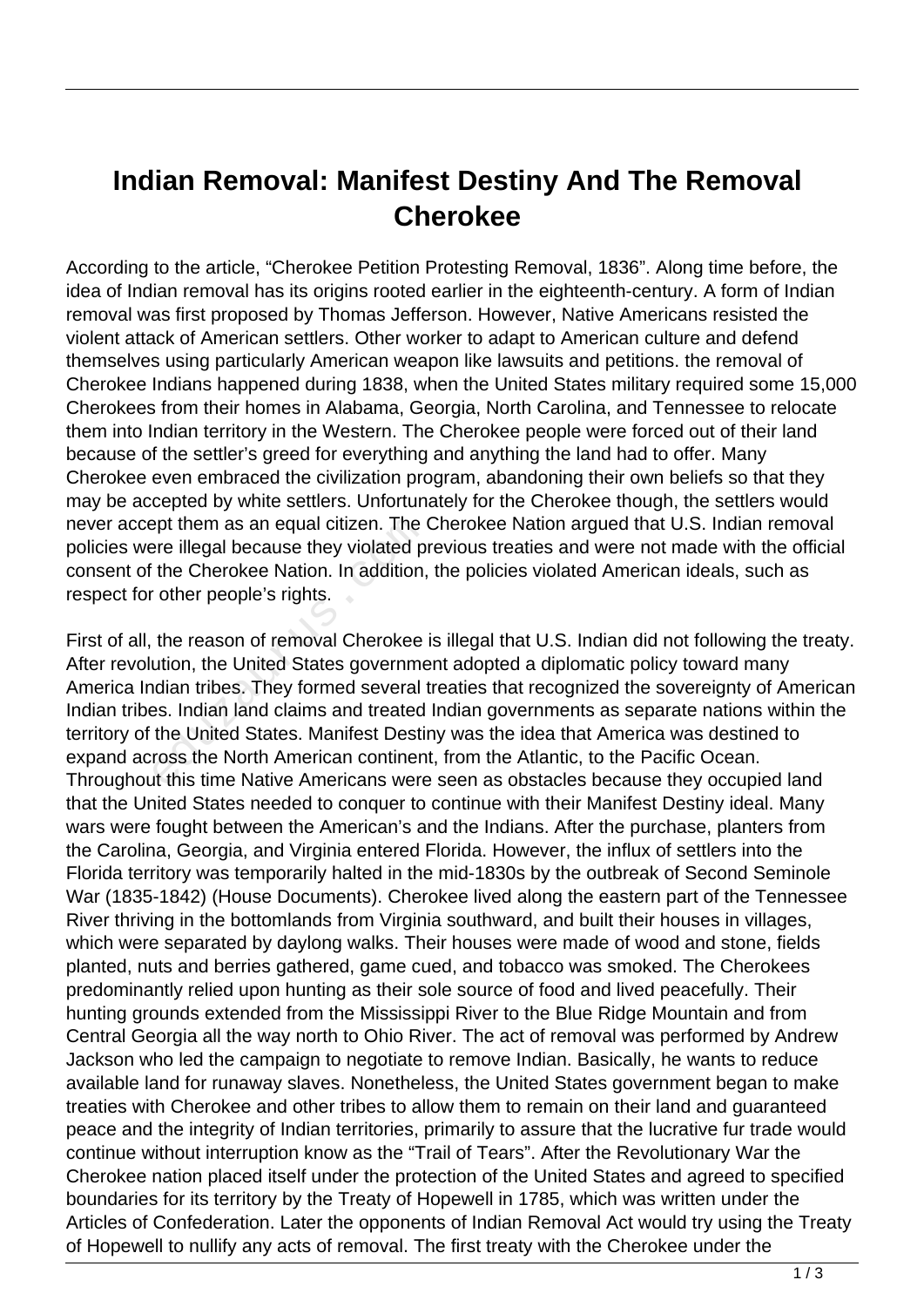Constitution of the United States was signed in 1793. However, the American government began to break the policies towards Indians. The basic problem was how to get the Indian territory. The American administration viewed four possibilities for the Indians. First, extermination was often favored but impractical. Second, isolation was equally impossible. Third, citizenship many believed the Indians should become citizens, but the Indians refused this. Fourth, removal was at first rejected by the Indians but became the only alternative. The Washington administration continually entertained the notion that once the Indians were proficient in agrarian sciences, they would be able to cede their lands in the east and move westward. Certain Cherokee refused to assimilate into "white" agrarian way of life and voluntarily immigrated to the western regions of the country. These Cherokee were a minority, for most Cherokee stayed in their homelands and worked toward a more civilized way of life.

United States was a failure to meet obligations to the Indians. Morgan is a professional freelance writer who has written various articles and blog posts that appear on a range of websites. After several years of writing fantasy fiction, she decided to write about the real world she faces every day. During her years of writing professionally, however, she has covered a wide range of topics. The purpose of America's Westward Expansion is to provide a very 'native American friendly' view of the manifest destiny ideal. This article, though very onesided, had great value to me. In it the author stated that the famous phrase "manifest destiny" was coined by a journalist in 1844. This information enlightened me about the fact that the idea of manifest destiny existed and was being executed for many years before it was actually given a name. This was not something I had ever given thought to, however, I had the misconceived notion that the word came before the definition, which is a false statement when pertaining to any topic. Though it presented some very interesting information, this website was limiting in the fact that it only presented information that was very biased and was very opinion based. erican friendly' view of the manife<br>great value to me. In it the author<br>d by a journalist in 1844. This infor<br>t destiny existed and was being e:<br>his was not something I had ever<br>the word came before the definiti<br>Though it

The Indian Removal Act (1830) is an excerpt from The Cherokee Removal: A Brief History which was written and edited by Theda Perdue and Michael D. Green. Theda Perdue is a professor of Southern Culture whose research focuses on the Native peoples of the southeastern United States. She is the author or co-author of seven books including Cherokee Women: Gender and Culture Change, 1700-1835 (1998), which won the Julia Cherry Spruill Award for the best book in southern women's history and the James Mooney Prize for the best book in the anthropology of the South. More recently, she has published 'Mixed Blood' Indians: Racial Construction in the Early South (2003) and, with co-author Michael D. Green, The Columbia Guide to American Indians of the Southeast (2001) and The Cherokee Nation and the Trail of Tears (2007). The excerpt Indian Removal Act (1830) is used to get the exact facts that were used against the Native Americans by the Americans. This was very valuable because instead of being an article that was biased either towards the Americans or the Native Americans, this article provides basic facts that are not skewed either way. It simply states the facts of the Indian Removal Act that was put in place by the United States congress. This unbiased form, however, does provide a limitation. It does not show or tell how this act affected the Native Americans or the Americans.

In the 1800's the Native American's land was invaded and they were forced to evacuate and live on reservations. Due to the fact that Native American were labeled as "hostile" during the Indian Wars, many of them were massacred by the Union Army. The reservations that the Native Americans were put on were not a solution for the problem because the Americans were not satisfied with having the Native Americans there either. White men took over Indian Territory and reservations and settled on it. Events such as the Indian Wars, the Trail of Tears and others